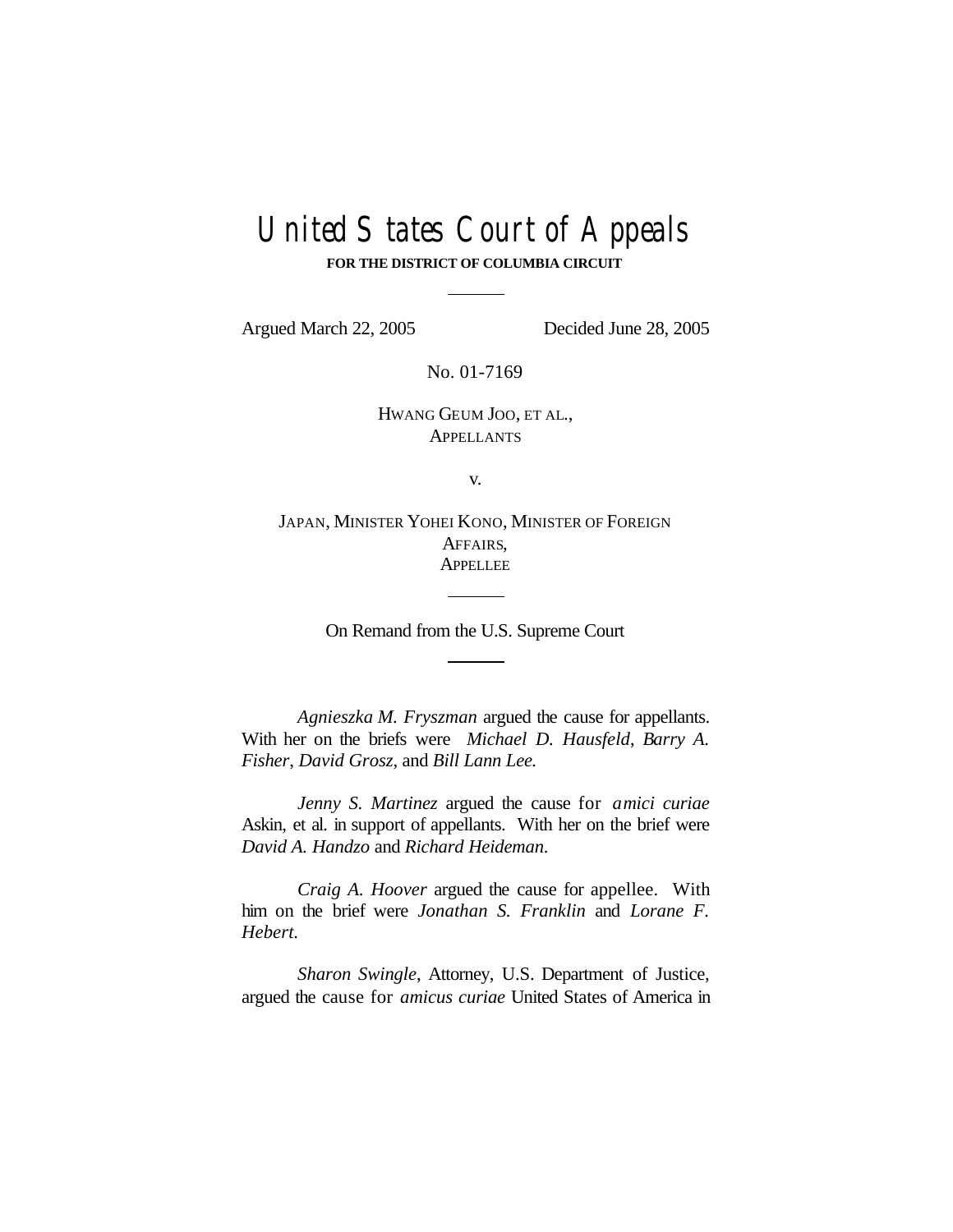support of appellee. With her on the brief were *Peter D. Keisler*, Assistant Attorney General, *Kenneth L. Wainstein*, U.S. Attorney, and *Mark B. Stern*, Attorney.

Before: GINSBURG, *Chief Judge*, and SENTELLE and TATEL, *Circuit Judges*.

#### Opinion for the Court filed by *Chief Judge* GINSBURG.

GINSBURG, *Chief Judge*: We again review the district court's dismissal of the appellants' complaint alleging Japanese soldiers "routinely raped, tortured ... [and] mutilated" them, along with thousands of other women, in occupied countries before and during World War II. *Hwang Geum Joo v. Japan*, 332 F.3d 679, 681 (D.C. Cir. 2003). The case returns to us now on remand from the Supreme Court. Having had the benefit of further briefing and argument, we affirm the judgment of the district court on the ground that the case presents a nonjusticiable political question, namely, whether the governments of the appellants' countries foreclosed the appellants' claims in the peace treaties they signed with Japan.

#### I. Background

The facts of this case are set forth in our previous opinion, *id*. at 680-81. In brief, the appellants are 15 women from China, Taiwan, South Korea, and the Philippines; in 2000 they sued Japan in the district court under the Alien Tort Statute, 28 U.S.C. § 1350, "seeking money damages for [allegedly] having been subjected to sexual slavery and torture before and during World War II," in violation of "both positive and customary international law." 332 F.3d at 680, 681.

The district court dismissed the appellants' complaint, *Hwang Geum Joo v. Japan*, 172 F. Supp. 2d 52, 63 (D.D.C.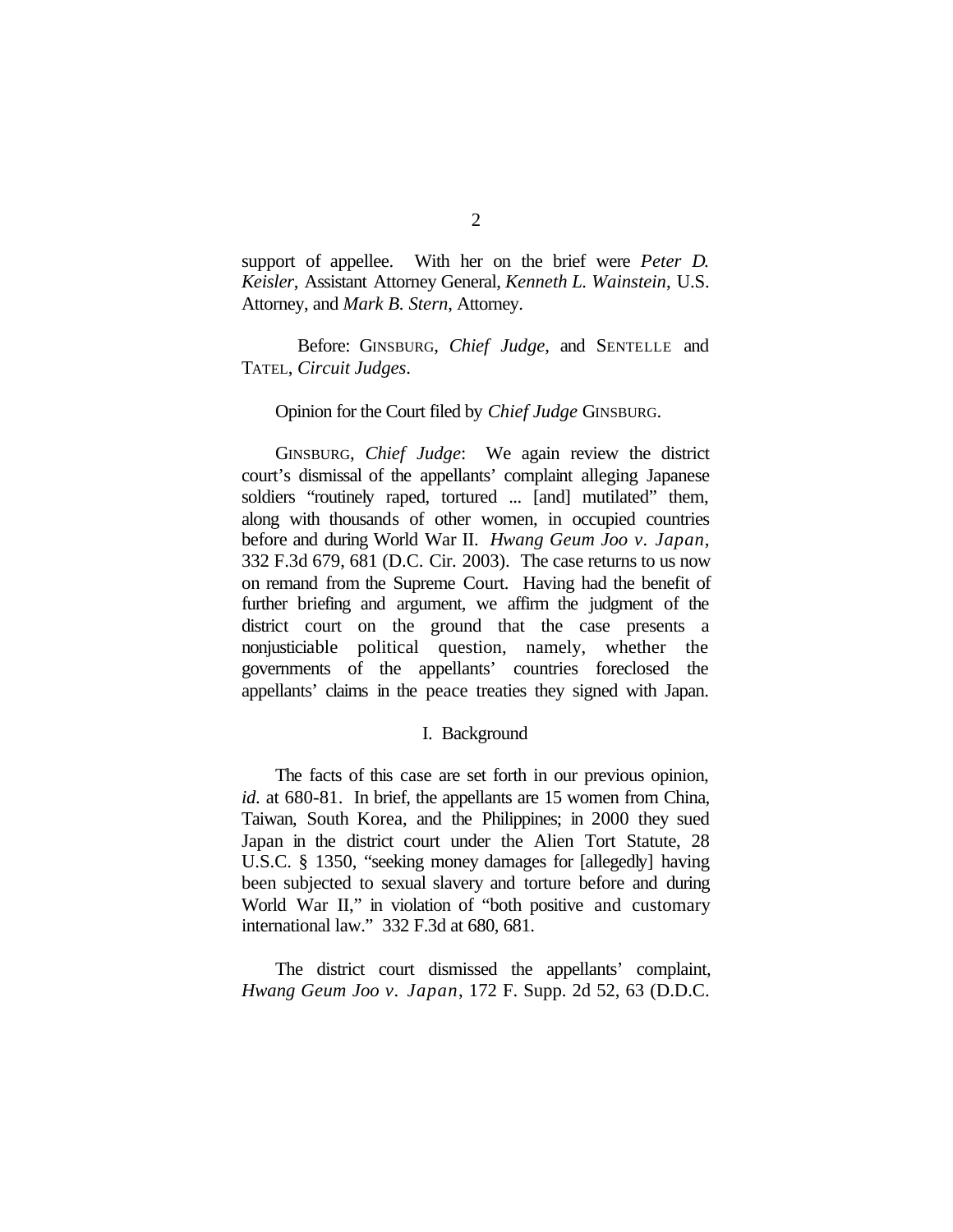2001), concluding first that Japan's alleged activities did not "arise in connection with a commercial activity" and therefore did not fall within the commercial activity exception in the Foreign Sovereign Immunities Act (FSIA), 28 U.S.C. § 1605(a)(2). Accordingly, the district court did not consider the second requirement for jurisdiction under that exception -- that "Japan's alleged conduct caused a 'direct effect' in the United States." 172 F. Supp. 2d at 64 n.8. The district court went on to hold in the alternative that the complaint presents a nonjusticiable political question, noting that "the series of treaties signed after the war was clearly aimed at resolving all war claims against Japan." *Id*. at 67.

We affirmed on the ground that Japan would have been afforded absolute immunity from suit in the United States at the time of the alleged activities, 332 F.3d at 685, and that the Congress did not manifest a clear intent for the commercial activity exception to apply retroactively to events prior to May 19, 1952, when the State Department first espoused the restrictive theory of immunity later codified in the FSIA, *id*. at 686. The Supreme Court, however, held in *Republic of Austria v. Altmann*, 541 U.S. 677, 699 (2004), that the FSIA applies to all cases filed thereunder "regardless of when the underlying conduct occurred." Accordingly, the Court granted the appellants' petition for a writ of certiorari, vacated our judgment, and remanded the case to this court for further consideration in light of *Altmann*. *Hwang Geum Joo v. Japan*, 124 S. Ct. 2835 (2004).

#### II. Analysis

The appellants again urge this court to reverse the district court's holding that their claims are not "based upon ... act[s] ... in connection with a commercial activity," 28 U.S.C. §  $1605(a)(2)$ , and to remand the case to the district court for it to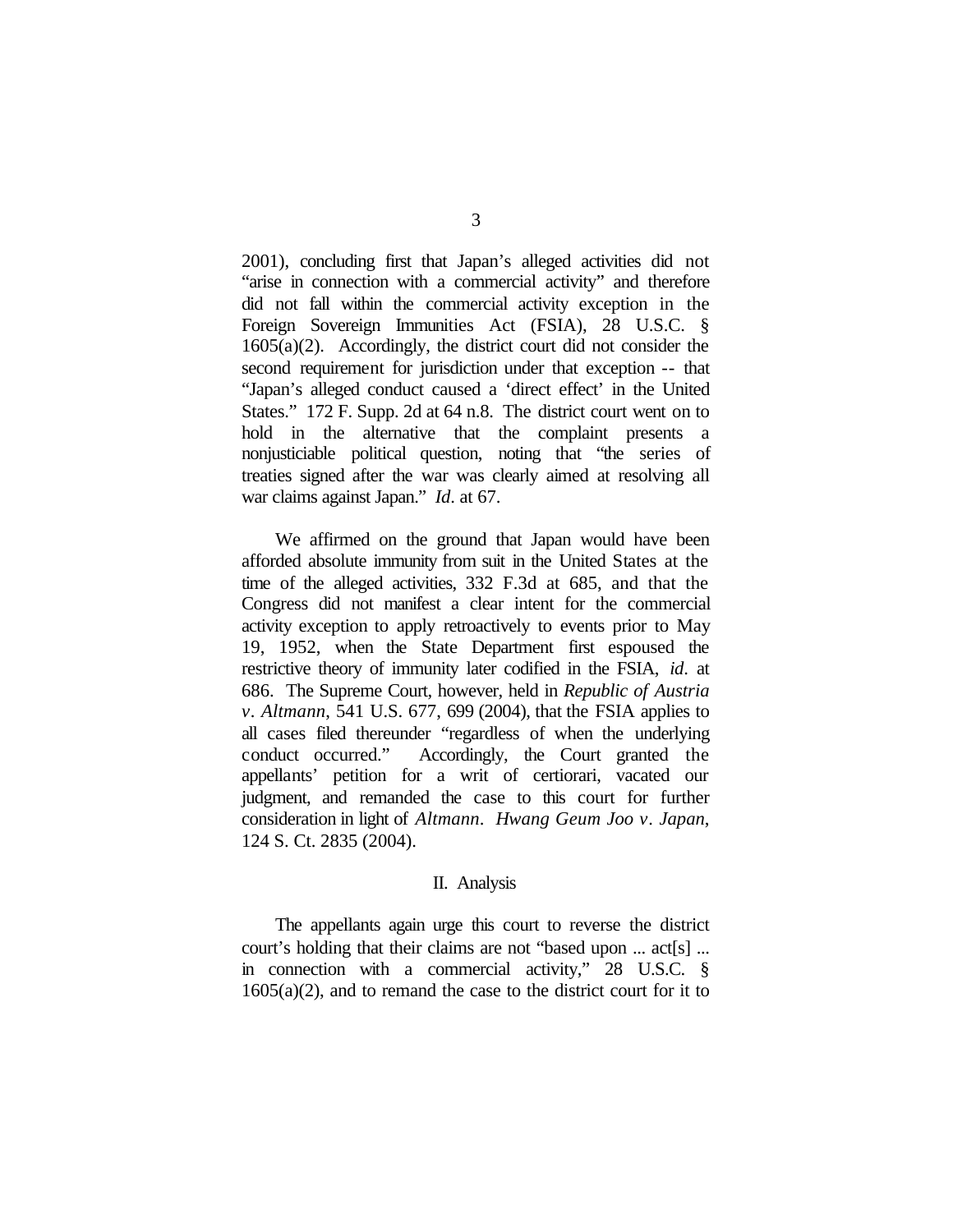decide in the first instance whether Japan's alleged actions "cause[d] a direct effect in the United States." *Id*. Japan, and the United States as amicus curiae, again argue that Japan enjoys sovereign immunity because its alleged activities were not commercial and, in any event, that the appellants' complaint presents a nonjusticiable political question.

As explained below, we agree with the latter argument and therefore do not address the issue of sovereign immunity. The appellants, however, citing *Steel Co. v. Citizens for a Better Environment*, 523 U.S. 83 (1998), contend that "[b]efore reaching [the] political question [doctrine], this [c]ourt must establish jurisdiction" under the FSIA. We turn first to that issue.

### A. The Order of Proceeding

As the Supreme Court stated in *Steel Co.*, "For a court to pronounce upon the meaning ... of a state or federal law when it has no jurisdiction to do so is, by very definition, for a court to act ultra vires." 523 U.S. at 101-02. The court must therefore "address questions pertaining to its or a lower court's jurisdiction before proceeding to the merits." *Tenet v. Doe*, 125 S. Ct. 1230, 1235 n.4 (2005).

The appellants apparently assume, but point to no authority suggesting, a dismissal under the political question doctrine is an adjudication on the merits. That is not how the Supreme Court sees the matter:

[T]he concept of justiciability, which expresses the jurisdictional limitations imposed upon federal courts by the 'case or controversy' requirement of Art. III, embodies ... the ... political question doctrine[] .... [T]he presence of a political question [thus] suffices to prevent the power of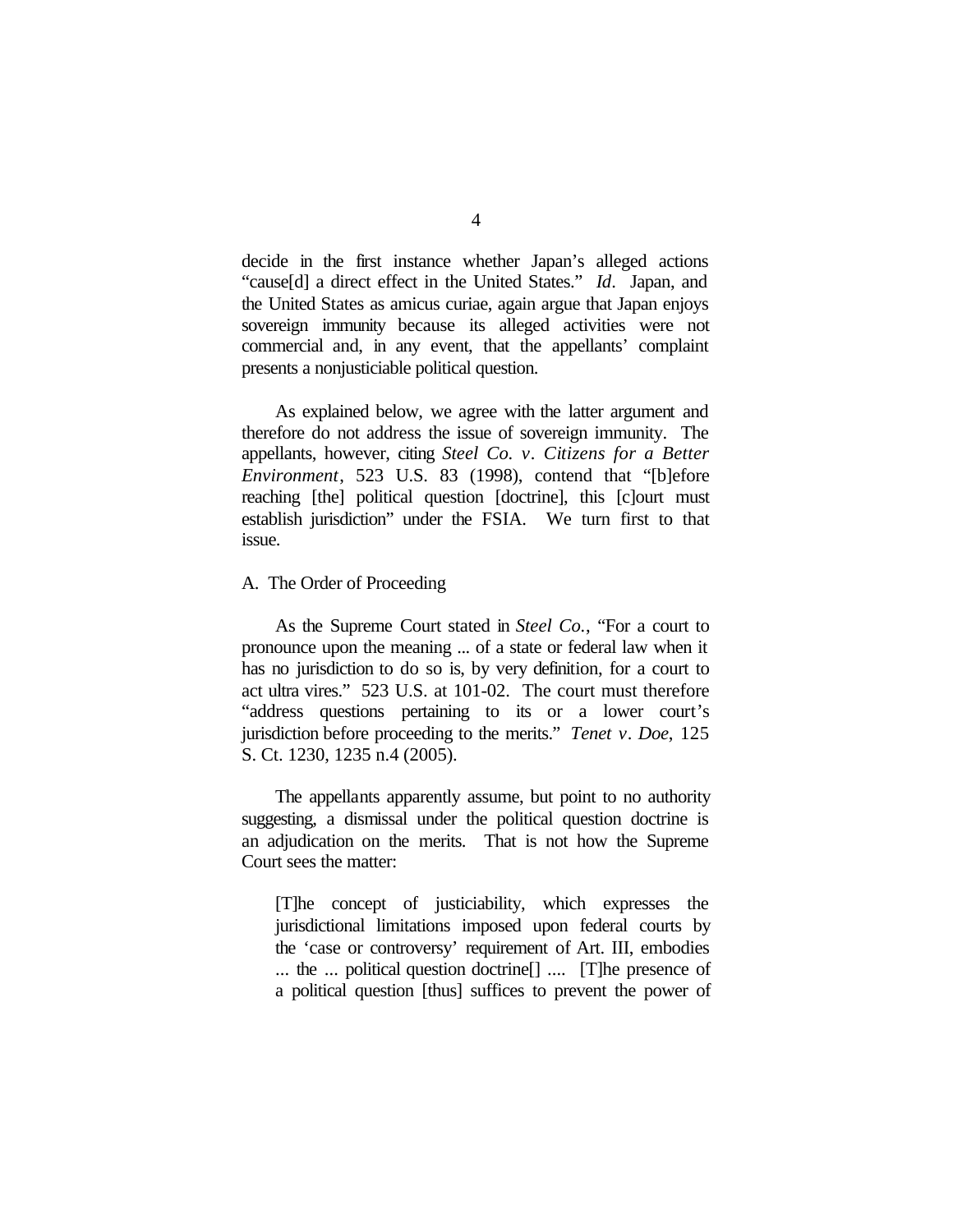the federal judiciary from being invoked by the complaining party.

# *Schlesinger v.ReservistsComm. to Stop the War*, 418 U.S. 208, 215 (1974).

Moreover, *Steel Co.* "does not dictate a sequencing of jurisdictional issues." *Ruhrgas AG v. Marathon Oil Co.*, 526 U.S. 574, 584 (1999) (within court's discretion to address personal jurisdiction before subject-matter jurisdiction); *see also Toca Producers v. FERC*, No. 04-1135, Slip. Op. at 5 (D.C. Cir. 2005) (addressing ripeness before standing). Rather, as this court held *In re Papandreou*, "a court that dismisses on other non-merits grounds such as *forum non conveniens* and personal jurisdiction, before finding subject-matter jurisdiction, makes no assumption of law-declaring power that violates the separation of powers principles underlying ... *Steel Company*." 139 F.3d 247, 255 (1998). As the Supreme Court stated in *Tenet*, "application of the *Totten* rule of dismissal, [92 U.S. 105 (1876),] like the abstention doctrine of *Younger v. Harris*, 401 U.S. 37 (1971), or the prudential standing doctrine, represents the sort of 'threshold question' we have recognized may be resolved before addressing jurisdiction." 125 S. Ct. at 1235 n.4. Likewise, we need not resolve the question of the district court's subject-matter jurisdiction under 28 U.S.C. § 1330 -- that is, whether Japan is entitled to sovereign immunity under the FSIA, *see Creighton Ltd. v. Gov't of the State of Qatar*, 181 F.3d 118, 121 (D.C. Cir. 1999) (the FSIA "is the sole basis for obtaining jurisdiction over a foreign state in our courts") -- before considering whether the complaint presents a nonjusticiable political question, *see Ruhrgas*, 526 U.S. at 585 ("It is hardly novel for a federal court to choose among threshold grounds for denying audience to a case on the merits").

B. The Political Question Doctrine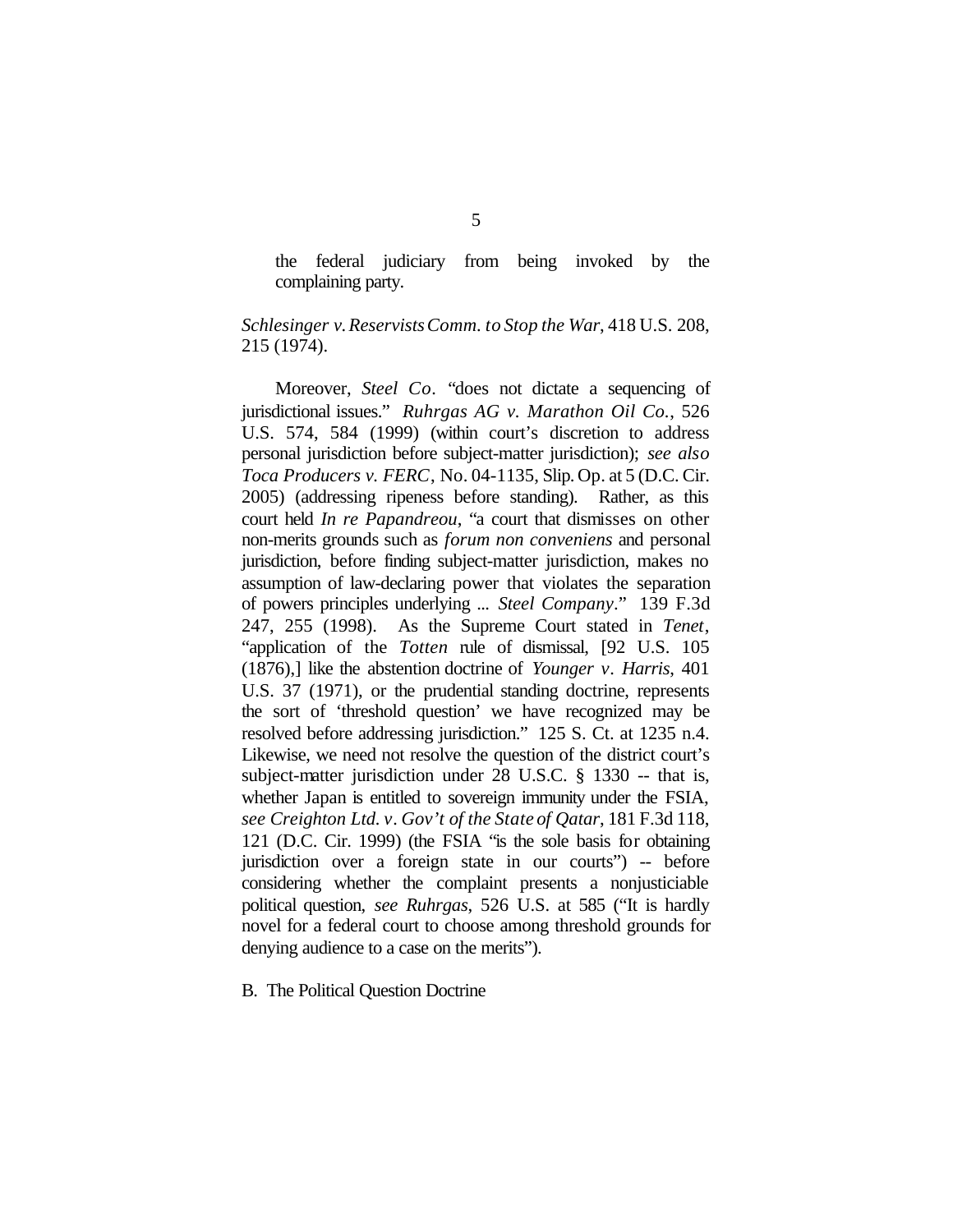The War in the Pacific has been over for 60 years, and Japan has long since signed a peace treaty with each of the countries from which the appellants come. The appellants maintain those treaties preserved, and Japan maintains they extinguished, war claims made by citizens of those countries against Japan. As explained below, our Constitution does not vest the authority to resolve that dispute in the courts. Rather, we defer to the judgment of the Executive Branch of the United States Government, which represents, in a thorough and persuasive Statement of Interest, that judicial intrusion into the relations between Japan and other foreign governments would impinge upon the ability of the President to conduct the foreign relations of the United States.

*Baker v. Carr*, 369 U.S. 186 (1962), remains the starting point for analysis under the political question doctrine. There the Supreme Court explained that "[p]rominent on the surface of any case held to involve a political question is found" at least one of six factors, the first of which is "a textually demonstrable constitutional commitment of the issue to a coordinate political department ...." *Id*. at 217.\* Of course, questions concerning foreign relations "frequently ... involve the exercise of a discretion demonstrably committed to the executive or

<sup>\*</sup>Other factors that indicate a political question, the Court in *Baker* explained, are: "a lack of judicially discoverable and manageable standards for resol[ution]; or the impossibility of deciding without an initial policy determination of a kind clearly for nonjudicial discretion; or the impossibility of a court's undertaking independent resolution without expressing lack of the respect due coordinate branches of government; or an unusual need for unquestioning adherence to a political decision already made; or the potentiality of embarrassment from multifarious pronouncements by various departments on one question." *Id*.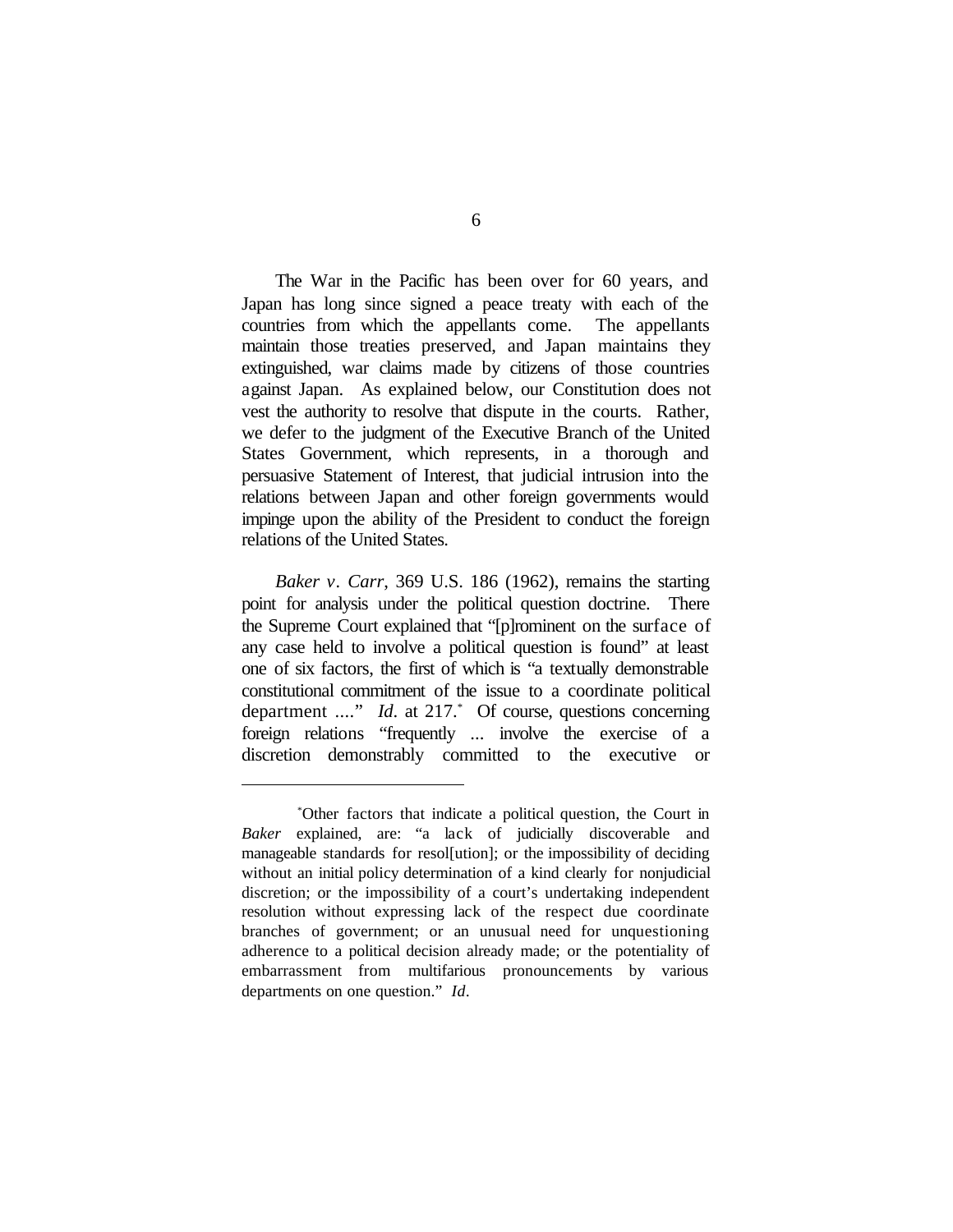legislature"; the Court cautioned, however, that "it is error to suppose that every case or controversy which touches foreign relations lies beyond judicial cognizance." *Id*. at 211. Courts are therefore to focus their analysis upon "the particular question posed, in terms of the history of its management by the political branches." *Id*.

The Supreme Court has recently given further direction more closely related to the legal and factual circumstances of this case: A policy of "case-specific deference to the political branches" may be appropriate in cases brought under the Alien Tort Statute. *Sosa v. Alvarez-Machain*, 124 S. Ct. 2739, 2766 n.21 (2004). In *Sosa*, the Court took note of certain class actions seeking damages for those injured by "the regime of apartheid that formerly controlled South Africa"; in each case the United States had filed a Statement of Interest counseling dismissal because prosecution of the case would interfere with South Africa's policy of "deliberately avoid[ing] a 'victors' justice' approach to the crimes of apartheid" in favor of "confession and absolution ... reconciliation, reconstruction, reparation and goodwill." *Id*. "In such cases," the Court explained, "there is a strong argument that federal courts should give serious weight to the Executive Branch's view of the case's impact on foreign policy." *Id*. Similarly, the Court in *Altmann* noted that a Statement of Interest concerning "the implications of exercising jurisdiction over [a] particular [foreign government] in connection with [its] alleged conduct ... might well be entitled to deference as the considered judgment of the Executive on a particular question of foreign policy." 541 U.S. at 702; see also *id*. at 714 (Breyer, J., concurring) (citing district court's opinion in this case).

With these principles in mind, we turn to "the particular question posed" in this case, *Baker*, 369 U.S. at 211, namely, whether the series of treaties Japan concluded in order to secure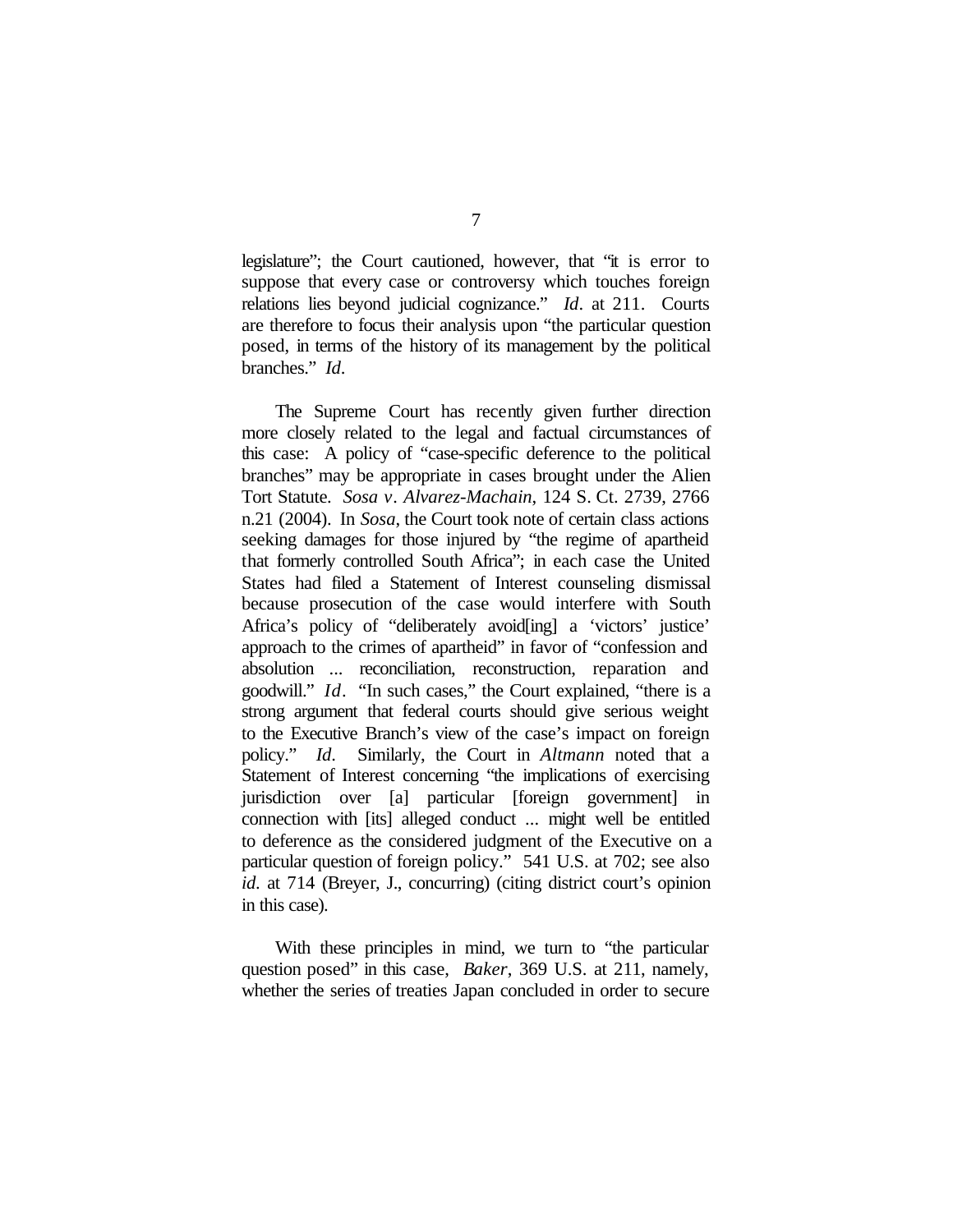the peace after World War II foreclosed the appellants' claims. As we explained in our previous opinion, Article 14 of the 1951 Treaty of Peace between Japan and the Allied Powers, 3 U.S.T. 3169, "expressly waives ... 'all claims of the Allied Powers and their nationals arising out of any actions taken by Japan and its nationals in the course of the prosecution of the war.'" 332 F.3d at 685.

The appellants from China, Taiwan, and South Korea argue that because their governments were not parties to the 1951 Treaty, the waiver of claims provision in Article 14 did not extinguish their claims. Neither, they argue, did the subsequent agreements between Japan and the governments of their countries. Although the appellants acknowledge that "it may seem anomalous that aliens may sue where similar claims of U.S. nationals are waived," they argue "that is precisely the result contemplated by ... the [Alien Tort Statute], 28 U.S.C. §  $1350."$ \*

"Anomalous" is an understatement. *See* Statement of Interest of the United States at 28 ("it manifestly was not the

<sup>\*</sup> Despite the district court's having dismissed their complaint on the ground that "the series of treaties signed after the war was clearly aimed at resolving all war claims against Japan" and that a United States "court is not the appropriate forum in which plaintiffs may seek to reopen those discussions," 172 F. Supp. 2d at 67, the appellants argue for the first time in their post-remand Supplemental Reply Brief that because they allege injuries dating back to 1931, their claims did not arise solely from "the prosecution of the war," which in Article 8(a) of the 1951 Treaty is defined as having begun on September 1, 1939, the day Germany invaded Poland. This argument, raised for the first time in the appellants' fourth and final brief on appeal, comes far too late for the court to consider, *cf. Sierra Club v. EPA*, 292 F.3d 895, 900 (D.C. Cir. 2002) ("our caselaw makes clear that an argument first made in the reply comes too late").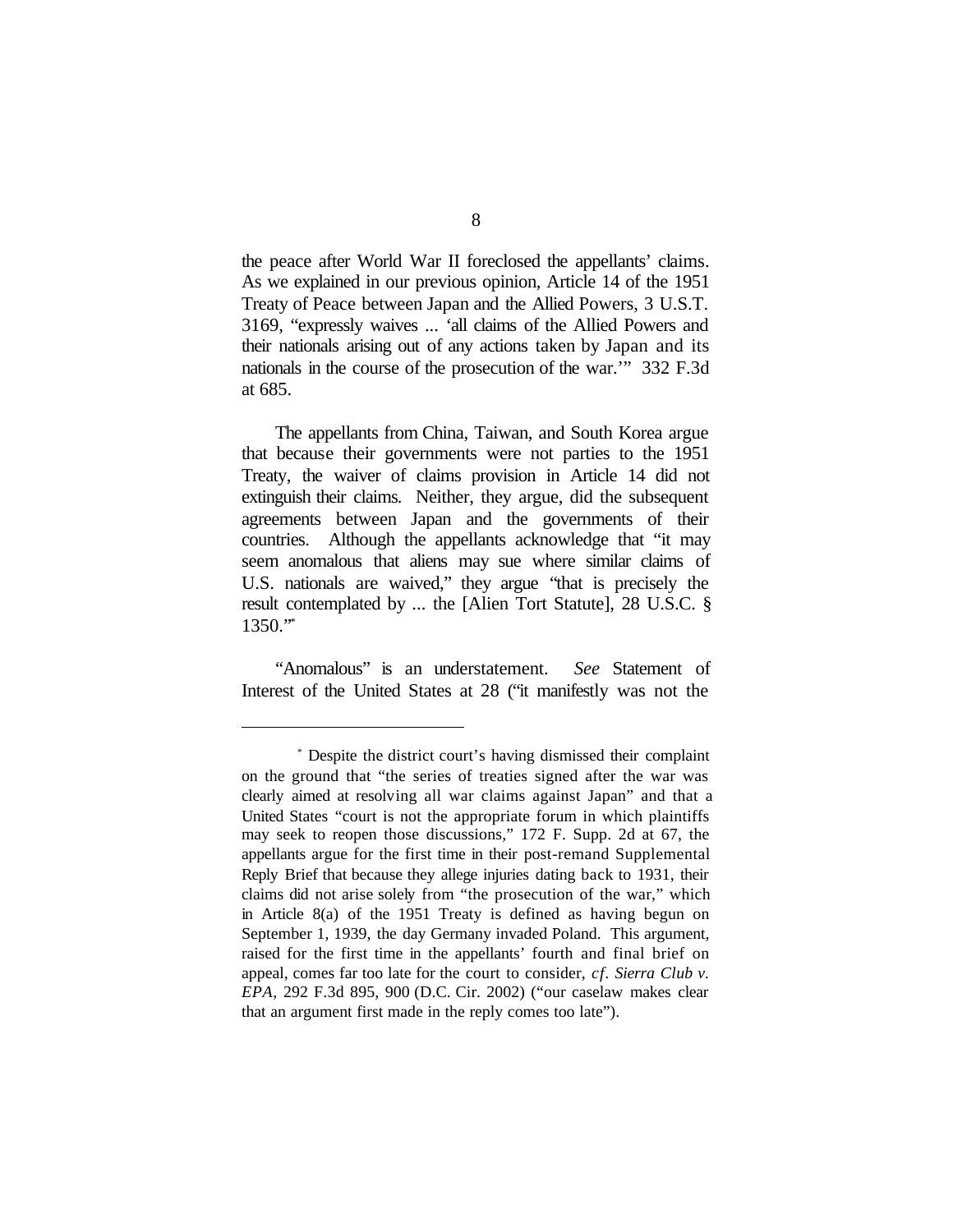intent of the President and Congress to preclude Americans from bringing their war-related claims against Japan ... while allowing federal or state courts to serve as a venue for the litigation of similar claims by non-U.S. nationals"). Even if we assume, however, as the appellants contend, that the 1951 Treaty does not of its own force deprive the courts of the United States of jurisdiction over their claims, it is pellucidly clear the Allied Powers intended that all war-related claims against Japan be resolved through government-to-government negotiations rather than through private tort suits. Indeed, Article 26 of the Treaty obligated Japan to enter "bilateral" peace treaties with non-Allied states "on the same or substantially the same terms as are provided for in the present treaty," which indicates the Allied Powers expected Japan to resolve other states' claims, like their own, through government-to-government agreement. To the extent the subsequent treaties between Japan and the governments of the appellants' countries resolved the claims of their respective nationals, the 1951 Treaty at a minimum obliges the courts of the United States not to disregard those bilateral resolutions.

First, the Republic of the Philippines, as an Allied Power, was a signatory to the 1951 Treaty itself and thus at least purported to waive the claims of its nationals. 136 U.N.T.S. at 137, ratified 260 U.N.T.S. 450. Then in 1952 Japan reached an agreement with the Republic of China (Taiwan), 138 U.N.T.S. 37, which did not expressly mention the settlement of individual claims but did state in Article XI that "[u]nless otherwise provided for in the present Treaty ... any problem arising between [the parties] as a result of the existence of a state of war shall be settled in accordance with the relevant provisions of the [1951] Treaty." In 1965 Japan and the Republic of Korea (South Korea) entered into an agreement providing that "the problem concerning property, rights, and interests of the two Contracting Parties and their nationals ... and concerning claims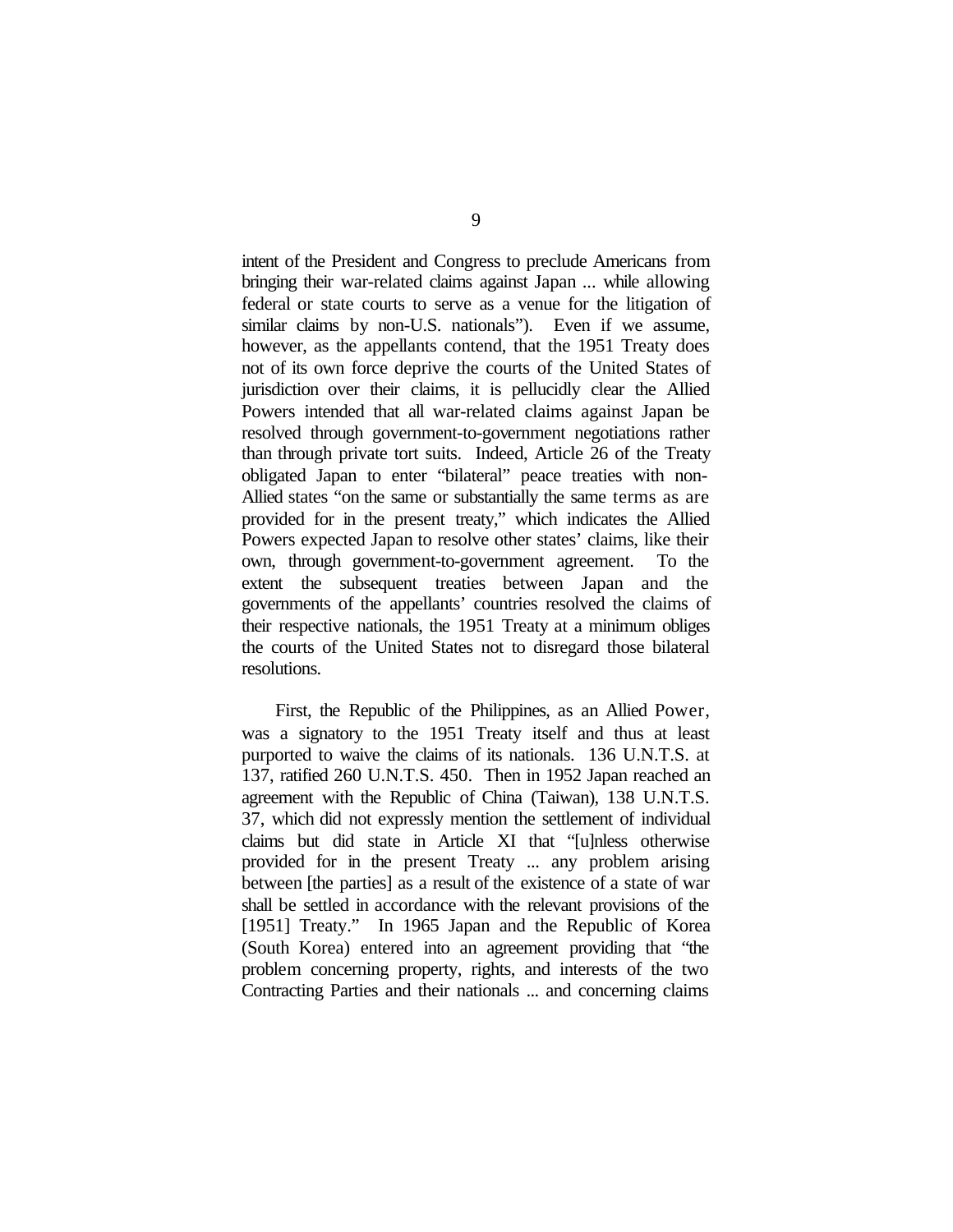between the Contracting Parties and their nationals ... is settled completely and finally." 583 U.N.T.S. 258, 260 (Art. II, § 1). Finally, in 1972 Japan and the People's Republic of China issued a Joint Communiqué in which China "renounce[d] its demand for war reparation from Japan," and in 1978 Japan and China affirmed in a formal treaty of peace that "the principles set out in [the Joint Communiqué] should be strictly observed." 1225 U.N.T.S. 269.

As evidenced by the 1951 Treaty itself, when negotiating peace treaties,

governments have dealt with ... private claims as their own, treating them as national assets, and as counters, 'chips', in international bargaining. Settlement agreements have lumped, or linked, claims deriving from private debts with others that were intergovernmental in origin, and concessions in regard to one category of claims might be set off against concessions in the other, or against larger political considerations unrelated to debts.

Louis Henkin, *Foreign Affairs and the Constitution* 300 (2d edition 1996); *see Dames and Moore v. Regan*, 453 U.S. 654, 688 (1981) (upholding President's authority to settle claims of citizens as "a necessary incident to the resolution of a major foreign policy dispute between our country and another [at least] where ... Congress acquiesced in the President's action"); *Am. Ins. Ass'n v. Garamendi*, 539 U.S. 396, 424 (2003) (acknowledging "President's authority to provide for settling claims in winding up international hostilities").

The governments of the appellants' countries apparently had the authority -- at least the appellants do not contest the point -- to bargain away their private claims in negotiating a peace with Japan and, as we noted previously, it appears "in fact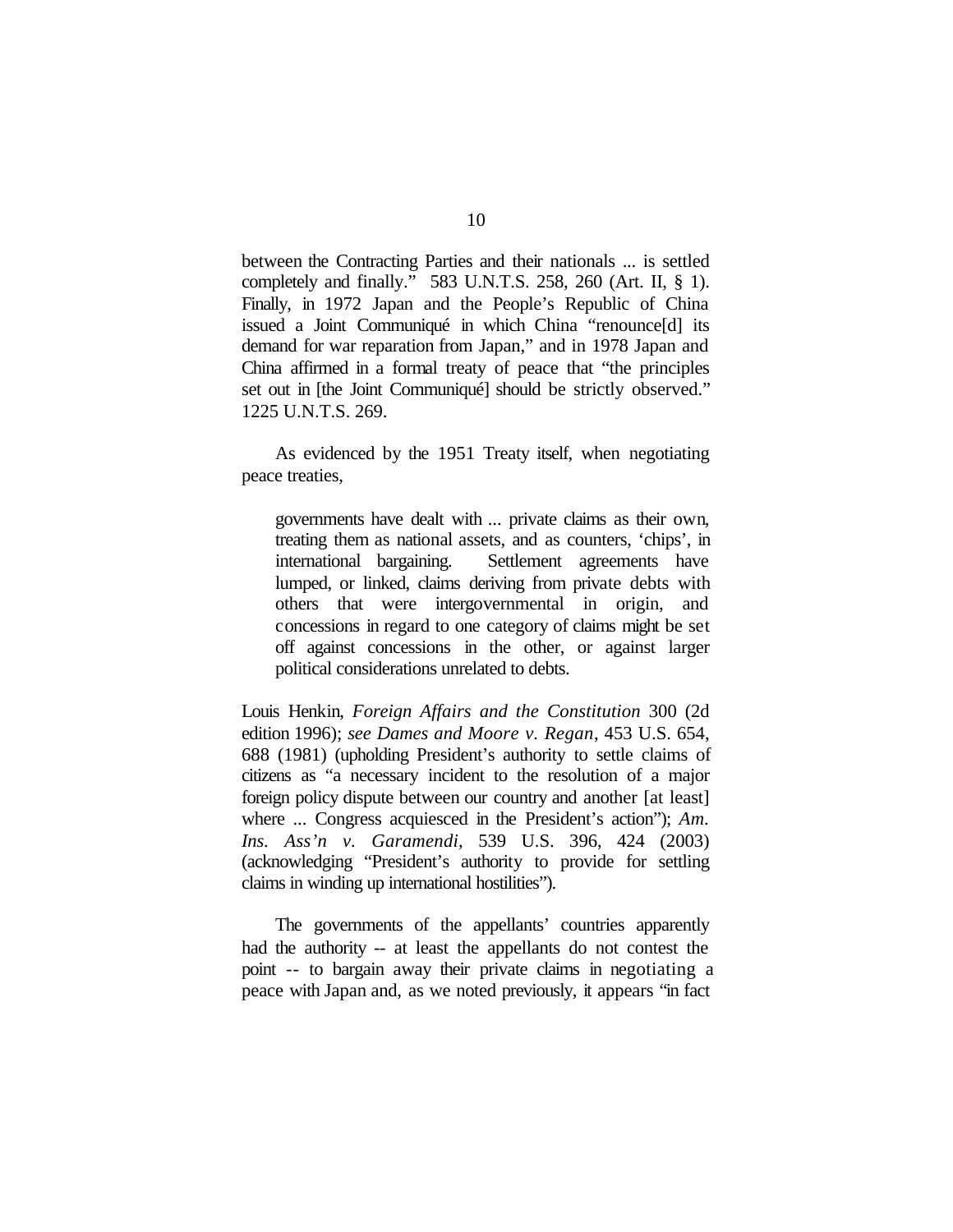[they] did." 332 F.3d at 685. Indeed, Professor Henkin reports that "except as an agreement might provide otherwise, international claim settlements generally wipe out the underlying private debt, terminating any recourse under domestic law as well." *Above* at 300. The Supreme Court first expressed the same understanding with respect to the Treaty of Paris ending the War of Independence, which expressly provided for the preservation of private claims. In *Ware v. Hylton*, 3 U.S. (3 Dall.) 199, 230 (1796), a case brought by a British subject to recover a debt confiscated by the Commonwealth of Virginia during the war, Justice Chase wrote:

I apprehend that the treaty of peace abolishes the subject of the war, and that after peace is concluded, neither the matter in dispute, nor the conduct of either party, during the war, can ever be revived, or brought into contest again. All violencies, injuries, or damages sustained by the government, or people of either, during the war, are buried in oblivion; and all those things are implied by the very treaty of peace; and therefore not necessary to be expressed. Hence it follows, that the restitution of, or compensation for, British property confiscated, or extinguished, during the war, by any of the United States, could only be provided for by the treaty of peace; and *if there had been no provision, respecting these subjects, in the treaty*, they could not be agitated after the treaty, by the British government, much less by her subjects in courts of justice. (Emphasis supplied).

Contrary to that principle, the appellants insist the treaties between Japan and Taiwan, South Korea, and China preserved the claims of individuals by failing to mention them (a claim that would be untenable with respect to the Philippines). Japan does not agree, nor does the Department of State, which takes the position that "[t]he plaintiffs' governments ... chose to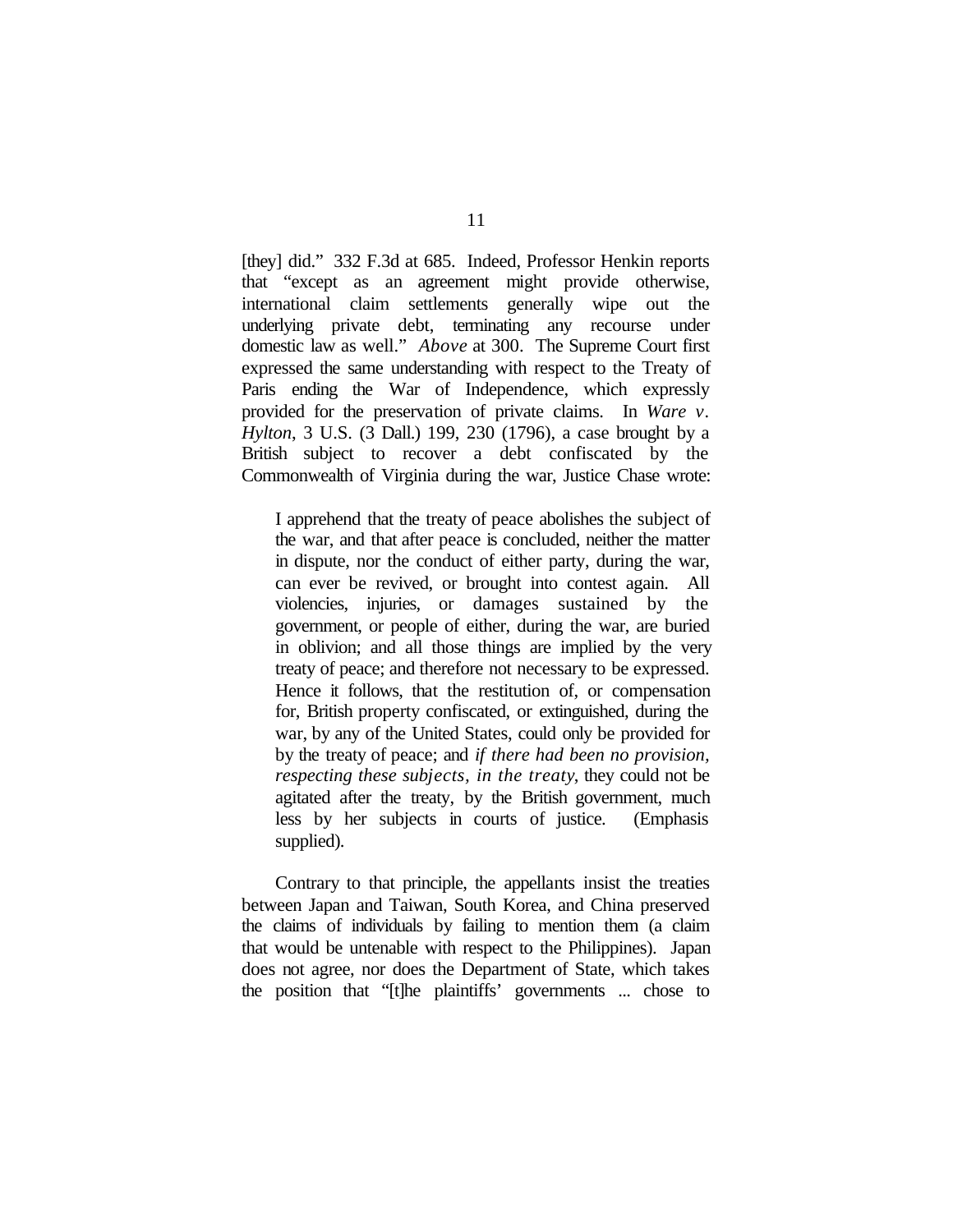resolve those claims through international agreements with Japan." Statement of Interest at 31. In order to adjudicate the plaintiffs' claims, the court would have to resolve their dispute with Japan over the meaning of the treaties between Japan and Taiwan, South Korea, and China, which, as the State Department notes in arguing this case is nonjusticiable, would require the court to determine "the effects of those agreements on the rights of their citizens with respect to events occurring outside the United States." *Id*.

The question whether the war-related claims of foreign nationals were extinguished when the governments of their countries entered into peace treaties with Japan is one that concerns the United States only with respect to her foreign relations, the authority for which is demonstrably committed by our Constitution not to the courts but to the political branches, with "the President [having] the 'lead role.'" *Garamendi*, 539 U.S. at 423 n.12. And with respect to that question, the history of management by the political branches, *Baker*, 369 U.S. at 211, is clear and consistent: Since the conclusion of World War II, it has been the foreign policy of the United States "to effect as complete and lasting a peace with Japan as possible by closing the door on the litigation of war-related claims, and instead effecting the resolution of those claims through political means." Statement of Interest at 29; *see also* S. Rep. No. 82-2, 82d Cong., 2d Sess. 12 (1952) ("Obviously insistence upon the payment of reparations in any proportion commensurate with the claims of the injured countries and their nationals would wreck Japan's economy, dissipate any credit that it may possess at present, destroy the initiative of its people, and create misery and chaos in which the seeds of discontent and communism would flourish"); *Aldrich v. Mitsui & Co. (USA)*, Case No. 87- 912-Civ-J-12, Slip Op. at 3 (M.D. Fla. Jan. 20, 1988) (following State Department's recommendation to dismiss private claim as barred by 1951 Treaty); *In re World War II Era Japanese*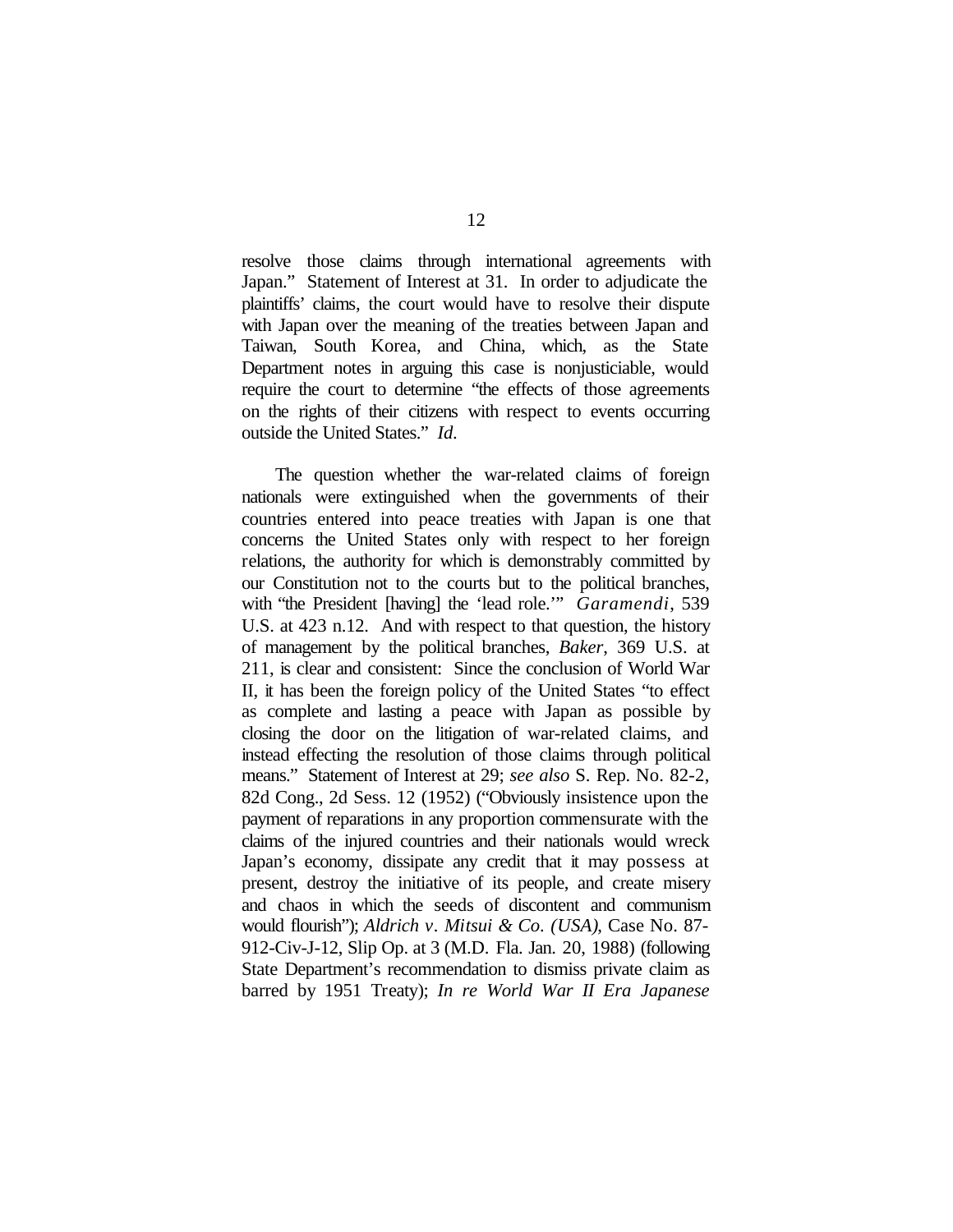*Forced Labor Litigation*, 114 F. Supp. 2d 939, 946-48 (N. D. Cal. 2000) (same).

It is of course true, as the appellants point out, that in general "the courts have the authority to construe treaties and executive agreements," *Japan Whaling Ass'n v. Am. Cetacean Soc'y*, 478 U.S. 221, 230 (1986); *see also Ungaro-Benages v. Dresdner Bank AG*, 379 F.3d 1227, 1235-36 (11th Cir. 2004). At the same time, the Executive's interpretation of a treaty is ordinarily entitled to "great weight," *Sumitomo Shoji Am., Inc. v. Avagliano*, 457 U.S. 176, 184-85 (1982).

Here, however, the United States is not a party to the treaties the meaning of which is in dispute, and the Executive does not urge us to adopt a particular interpretation of those treaties. Rather, the Executive has persuasively demonstrated that adjudication by a domestic court not only "would undo" a settled foreign policy of state-to-state negotiation with Japan, but also could disrupt Japan's "delicate" relations with China and Korea, thereby creating "serious implications for stability in the region." Statement of Interest at 34-35. Consider: According to the appellants the Republic of Korea does not agree with Japan's understanding that the treaty between them extinguished the appellants' claims against Japan. *See* Reply Brief of Appellants at 15 n.14 (quoting Korean Foreign Minister as saying that "it is the government's position that the [Treaty of 1965] does not have any effect on individual rights to bring claims or lawsuits," Decl. of Prof. Chang Rok Kim, Pls.' Opp. Mot. Dismiss. Ex. 2 at 12). Is it the province of a court in the United States to decide whether Korea's or Japan's reading of the treaty between them is correct, when the Executive has determined that choosing between the interests of two foreign states in order to adjudicate a private claim against one of them would adversely affect the foreign relations of the United States? Decidedly not. The Executive's judgment that